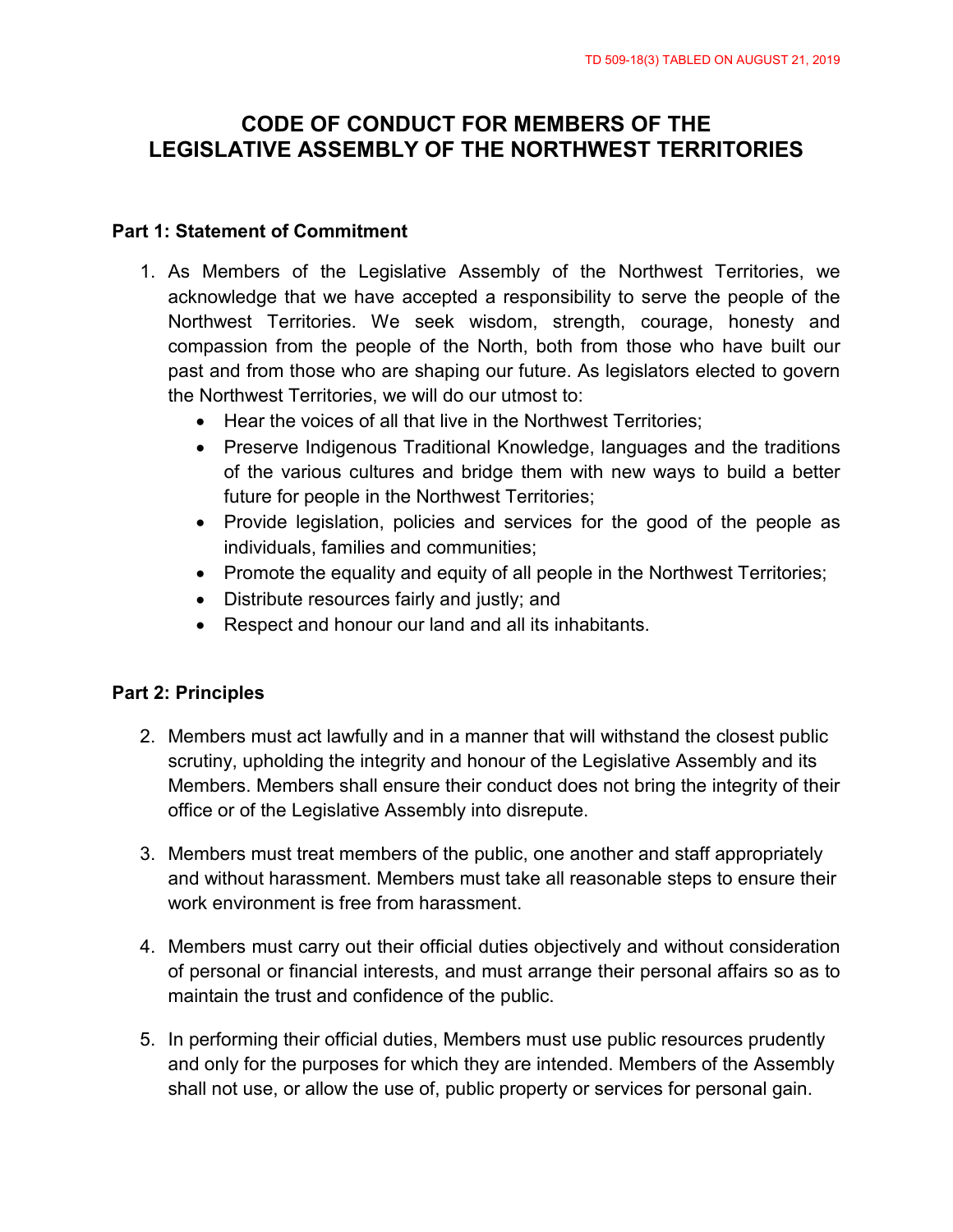- 6. Members must give priority to their duties as a Member over all other duties and offices they hold and must dedicate themselves to fulfilling their duty to effectively represent residents of the Northwest Territories.
- 7. Members must take appropriate steps to protect the confidentiality of any personal information, personal health information, or other confidential information that comes into their possession.
- 8. This Code is not designed to be exhaustive, and there will be occasions on which Members will find it necessary to adopt more stringent standards of conduct in order to protect the public interest and to enhance public confidence and trust.

### **Part 3: Effect of the Code of Conduct**

9. This Code of Conduct has a continuing effect except as amended or rescinded by resolution of the Legislative Assembly.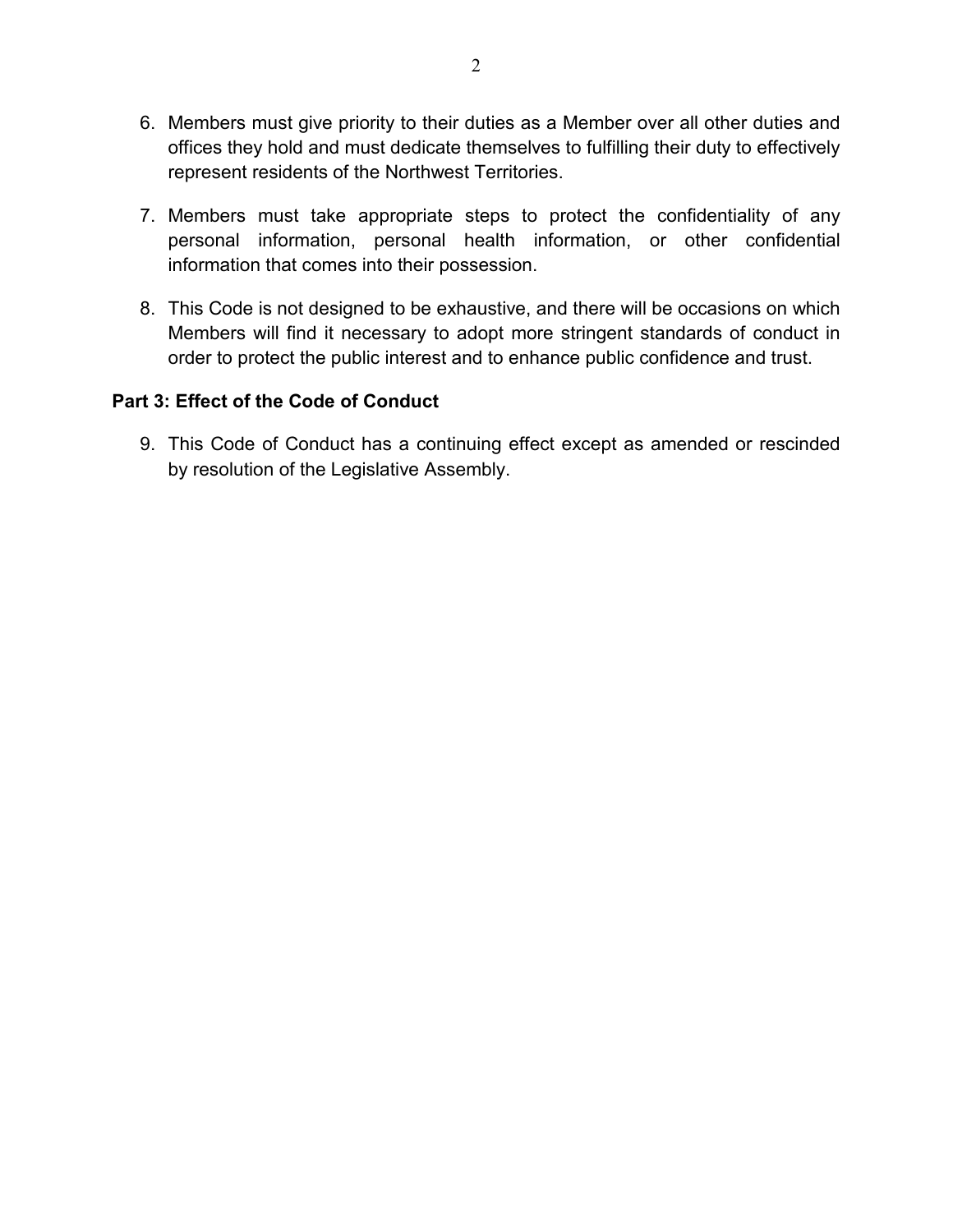## **GUIDE TO THE RULES RELATING TO THE CONDUCT OF MEMBERS**

## **A. Introduction**

The Code of Conduct provides a set of rules to which Members must adhere pursuant to section 75 of the *Legislative Assembly and Executive Council Act*, S.N.W.T. 1996, c. 22. The purpose of the Guide is to assist Members of the Legislative Assembly of the Northwest Territories in understanding how the provisions of the Code of Conduct apply in particular circumstances.

The Guide to the Rules and amendments to it are approved by resolutions of the Legislative Assembly. This Guide therefore carries the full authority of the Legislative Assembly.

As with all complaints of failing to comply with Part 3 of the *Legislative Assembly and Executive Council Act*, a Member of the Legislative Assembly or any other person who has reasonable grounds to believe the Code of Conduct has been contravened may make a complaint to the Integrity Commissioner pursuant to section 100 of the Act. The process that follows the receipt of a complaint by the Integrity Commissioner, including dismissal of frivolous, vexatious or trivial complaints, is set out in sections 100 to 107 of the Act.

Responsibility for disciplining or censuring a Member of the Assembly lies with the Legislative Assembly itself, and is a fundamental aspect of the privileges enjoyed by the Legislative Assembly as a house of parliament. Neither the Code of Conduct nor this Guide impinges upon, restricts or narrows the Legislative Assembly's fundamental right to regulate its internal affairs. Any role assigned to the Integrity Commissioner is for the purpose of assisting the Legislative Assembly in exercising this authority.

This Guide contains commentary on Part 2, which sets out a Member's substantive obligations under the Code of Conduct.

#### **B. Code of Conduct - Provisions and Commentary**

2. Members must act lawfully and in a manner that will withstand the closest public scrutiny, upholding the integrity and honour of the Legislative Assembly and its Members. Members shall ensure their conduct does not bring the integrity of their office or of the Legislative Assembly into disrepute.

#### **Commentary**

As elected representatives of the people of the Northwest Territories, Members hold a position of trust and authority. Members are expected to hold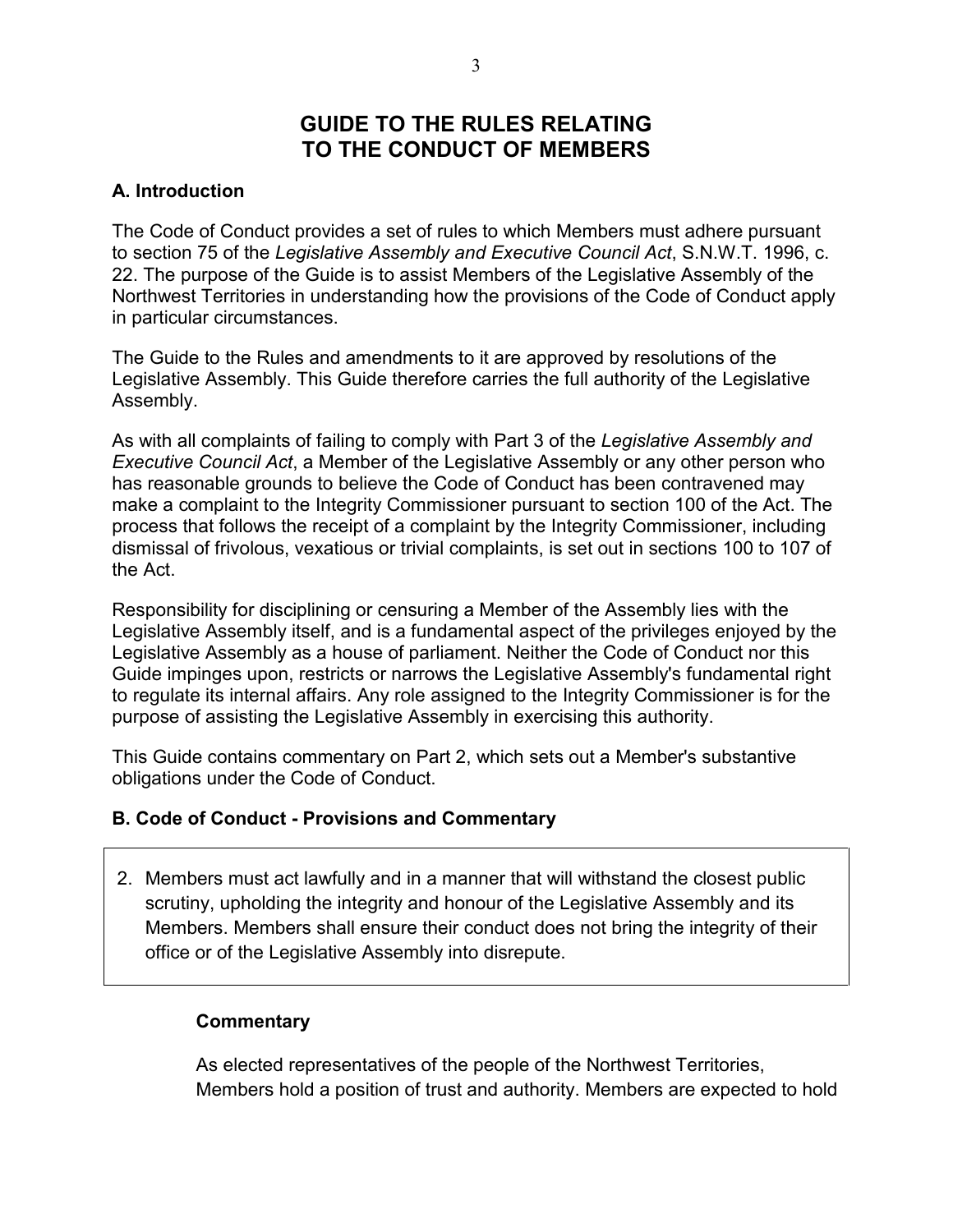themselves to a high standard of conduct. While this expectation is largely directed at a Member's public behaviour, Members must recognize that, as elected officials, behaviour in their personal lives will also be closely scrutinized. A Member's integrity is fundamental to maintaining public confidence, both in the individual Member and in the Legislative Assembly as an institution.

The Legislative Assembly will not generally be interested in the personal or private affairs of a Member. However, if a Member's conduct is such that knowledge of it would be likely to impair the public's trust in the institution of the Legislative Assembly, the Legislative Assembly may be justified in taking action. This is particularly so where the conduct in question is unlawful.

Excessive public consumption of alcohol, cannabis or other drugs or intoxicants, particularly where such consumption results in behaviour that could lessen the dignity of the Legislative Assembly, is unacceptable and constitutes a breach of the Code of Conduct.

Violation of certain laws, such as those involving a breach of trust or abuse of a position of trust, authority or intimacy, will be considered to be particularly damaging to the integrity and honour of the Legislative Assembly. This factor will be considered by the Legislative Assembly in deciding what action, if any, is to be taken under the Assembly's power to regulate its internal affairs and discipline Members.

3. Members must treat members of the public, one another and staff appropriately and without harassment. All Members must take all reasonable steps ensure their work environment is free from harassment.

#### **Commentary**

Conduct by a Member that is alleged to constitute harassment, sexual harassment or discrimination of or against another Member, Constituency Assistant, employee or contractor of the Legislative Assembly is addressed through the Legislative Assembly's Workplace Harassment Policy, found in the Members' Handbook. The prohibition against harassment in the Code of Conduct is not intended to duplicate the process, found in the Workplace Harassment Policy, for addressing such complaints.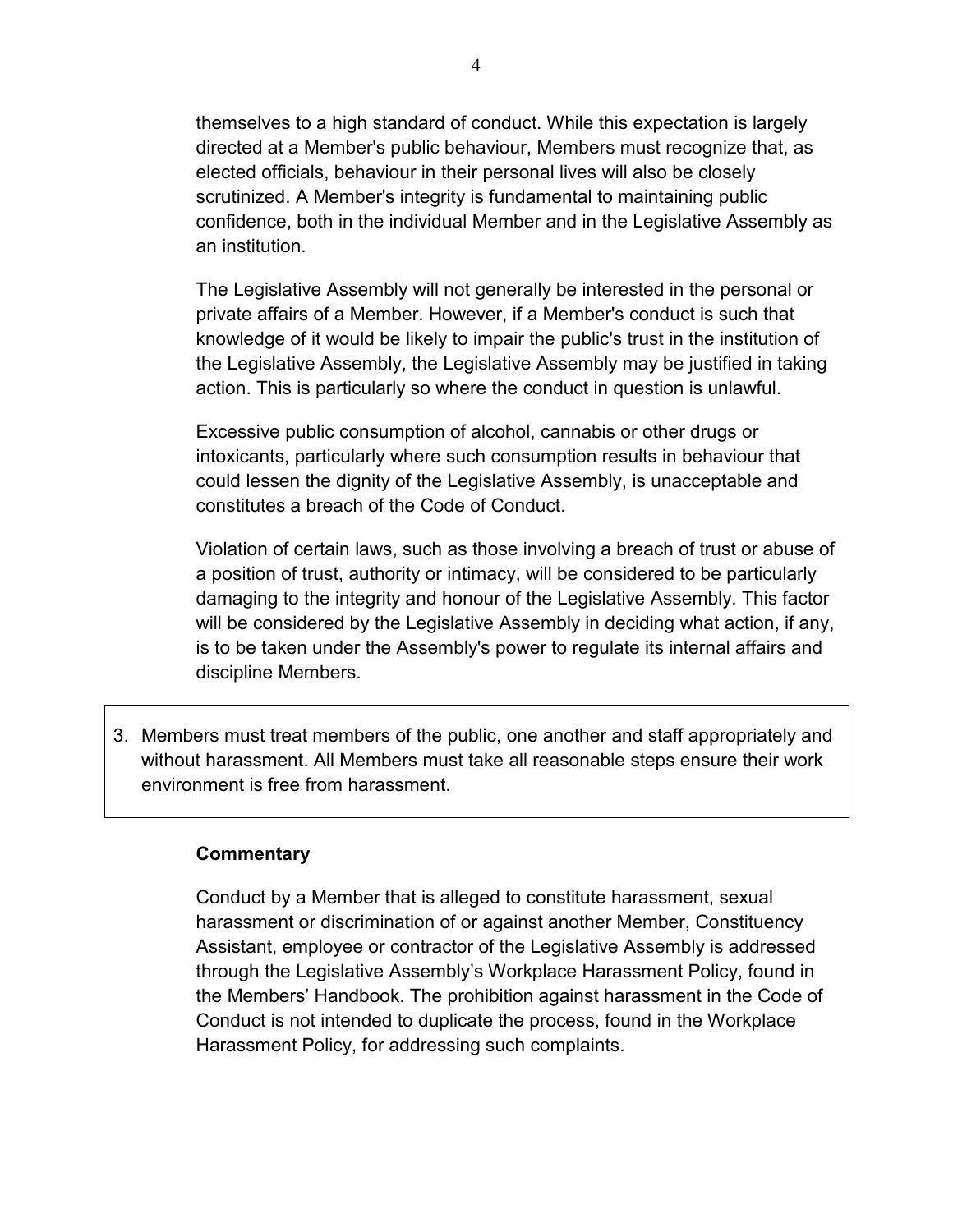Complaints of harassment that fall outside the Workplace Harassment Policy may be made to the Integrity Commissioner pursuant to the process set out in Part 3 of the *Legislative Assembly and Executive Council Act*. Harassment means engaging in a course of vexatious comment or conduct, based on one or more prohibited grounds of discrimination, which the Member knows or ought reasonably to know, is unwelcome by any person.

The following grounds of harassment are prohibited in the Northwest Territories:

- race
- colour
- ancestry
- nationality
- ethnic origin
- place of origin
- creed
- religion
- age
- disability
- sex (including pregnancy)
- sexual orientation
- gender identity or expression
- marital status
- family status
- family affiliation
- political belief
- political association
- social condition
- a conviction that is subject to a pardon or record suspension

Harassment includes sexual harassment. Sexual harassment means any conduct of a sexual nature, including comments, gestures or physical contact, whether on a one-time or recurring basis, that might reasonably be expected to cause offence or humiliation. Examples of sexual harassment include:

- inappropriate or unwanted physical contact such as touching, patting or pinching;
- inappropriate enquiries or comments about an individual's sex life;
- comments, gestures, or practical jokes of a sexual nature that cause discomfort or embarrassment;
- demands for sexual favours; and
- sexual assault.

Members of the Legislative Assembly may, in some contexts, be excluded from the authority of the Human Rights Commission and Human Rights Adjudication Panel under the *Human Rights Act* by virtue of parliamentary privilege. Where the *Human Rights Act* does not apply, the Legislative Assembly retains the power to inquire into and respond to allegations of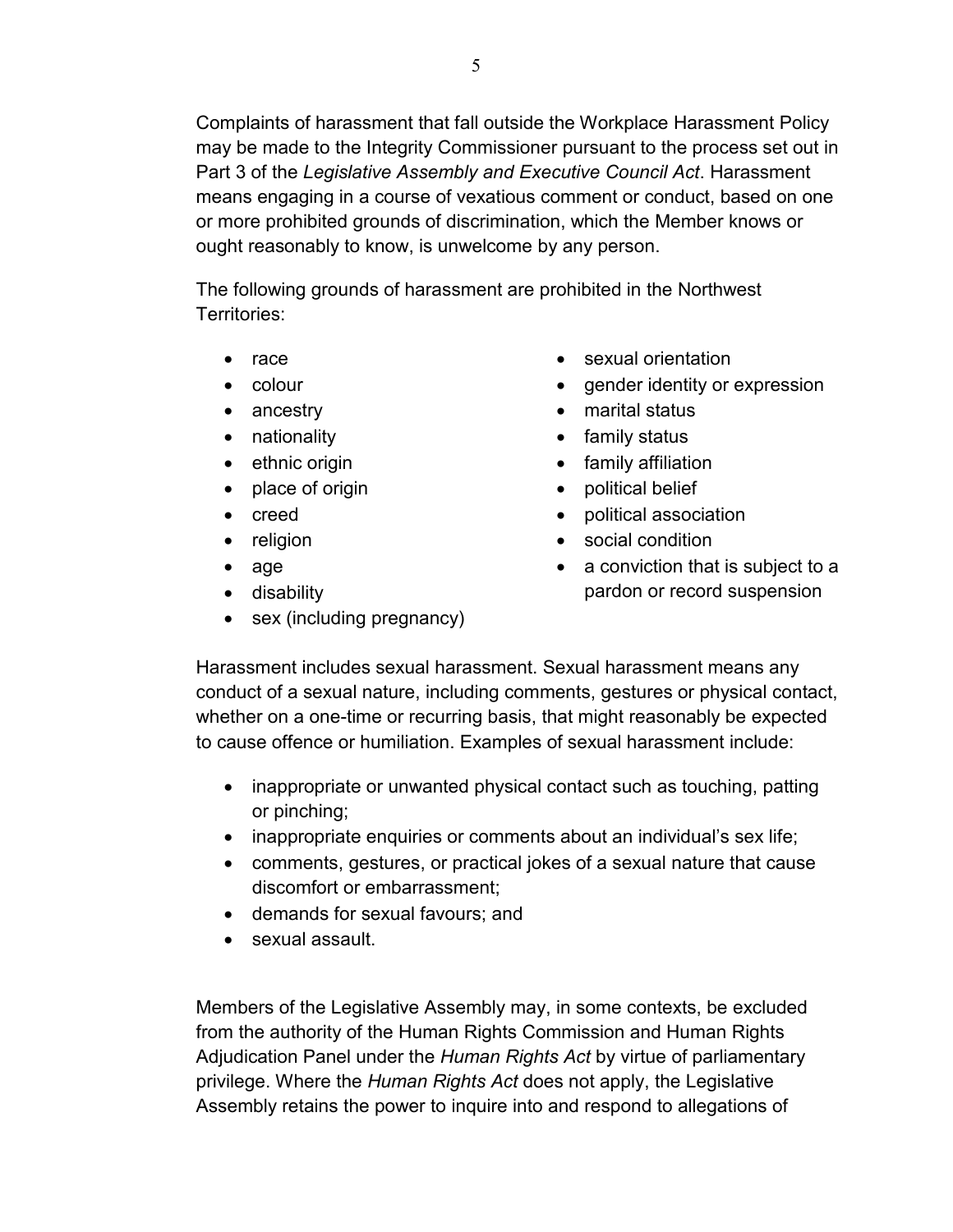Member misconduct as an incident of privilege, including through the process set out in Part 3 of the *Legislative Assembly and Executive Council Act*. However, Members should be aware that the *Human Rights Act* may apply to aspects of their personal and professional lives, including in tenancy relationships, employer-employee relationships, and the provision of services to the public.

4. Members must carry out their official duties objectively and without consideration of personal or financial interests, and must arrange their personal affairs so as to maintain the trust and confidence of the public.

#### **Commentary**

This section of the Code of Conduct reflects a Member's obligation to avoid conflicts of interests, to declare conflicts that cannot be avoided, and to ensure a Member's actions reflect a commitment to the public interest, and not a Member's own personal or financial interests. The specific obligations of all Members regarding conflicts of interest, contracts and financial matters, gifts and benefits, and disclosure are set out in Part 3 of the *Legislative Assembly and Executive Council Act*.

Members must comply with the provisions of the *Legislative Assembly and Executive Council Act* and any other statutes, regulations, Board of Management resolutions or decisions of the Integrity Commissioner relating to ethics and conflicts of interest. Where a Member is uncertain about their compliance with conflict of interest rules, a Member should seek the advice of the Integrity Commissioner.

Members must conduct themselves professionally in their dealings with staff and contractors of the Legislative Assembly. Where a personal relationship may exist beyond a Member's professional interactions with an employee or contractor of the Legislative Assembly, Members are expected to make appropriate disclosure of the relationship. What constitutes appropriate disclosure will depend on the circumstances. Where there is any uncertainty regarding the need for disclosure of such relationships, Members are encouraged to consult the Integrity Commissioner for advice.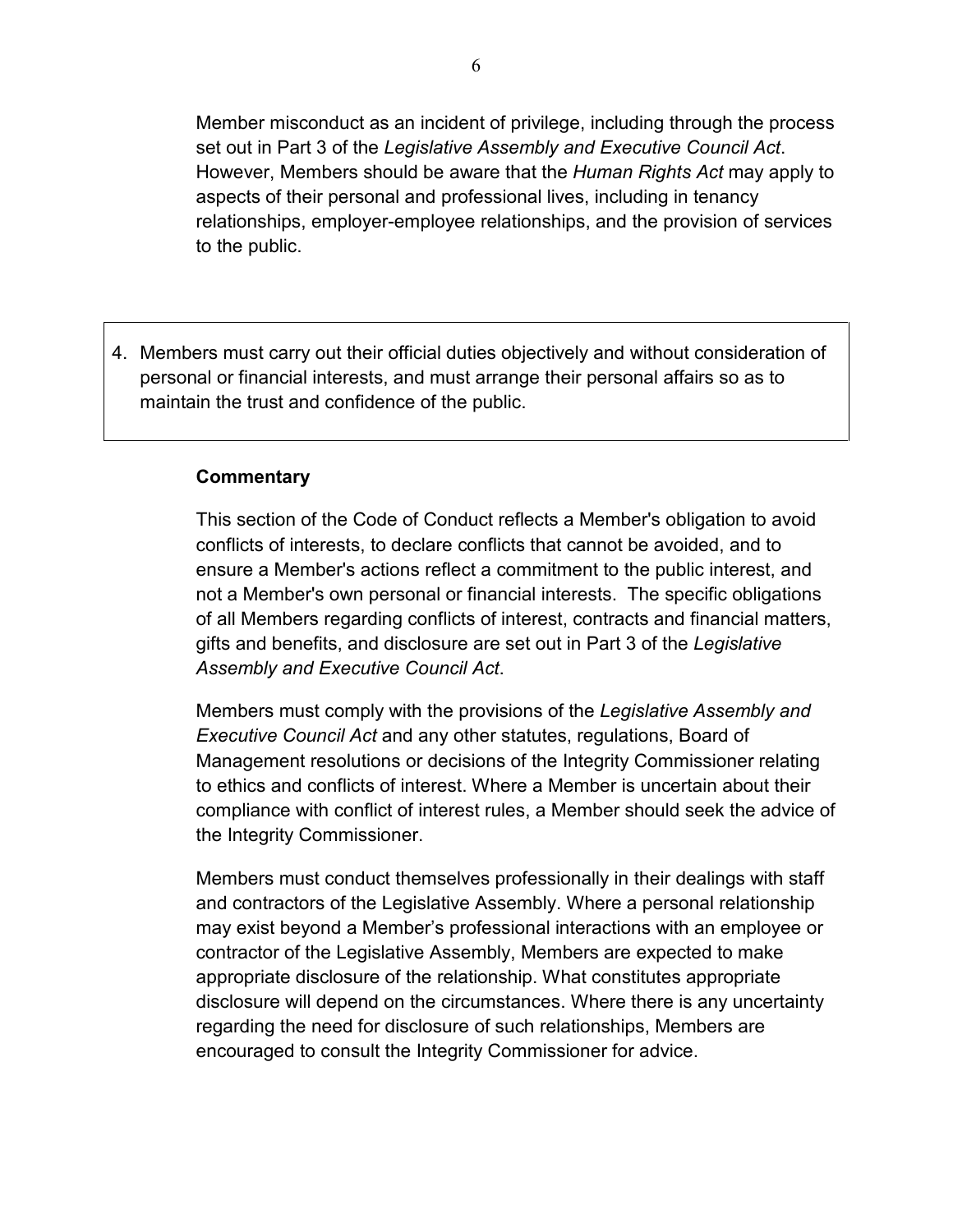It is inappropriate for a Member of the Legislative Assembly to use the privileges of their office to seek special benefits or treatment for friends or family members of the Member.

5. In performing their official duties, Members must use public resources prudently and only for the purposes for which they are intended. Members of the Assembly shall not use, or allow the use of, public property or services for personal gain.

#### **Commentary**

Members must not use government-issued credit cards or any other source of public funds for personal expenses or personal benefit. Members must also refrain from using Legislative Assembly or government property, including Legislative Assembly vehicles, for personal purposes.

In accessing any allowances or other Legislative Assembly resources to which a Member may be entitled, including a Member's housing allowance, Members must accurately and completely disclose all information relevant to establishing their entitlement. Members must not represent their personal circumstances in a way that would give access to benefits to which they are not entitled.

Personnel resources, including constituency assistants, contractors and Legislative Assembly staff, must only be used for purposes related to the conduct of a Member's duties as a Member of the Legislative Assembly. It is not acceptable for Members to use such public resources for private purposes.

6. Members must give priority to their duties as a Member over all other duties and offices they hold and must dedicate themselves to fulfilling their duty to effectively represent residents of the Northwest Territories.

#### **Commentary**

As is acknowledged in the Statement of Commitment, all Members have accepted a responsibility to serve the people of the Northwest Territories. In keeping with the seriousness of this responsibility, Members are expected to attend all sittings of the Legislative Assembly and all meetings of caucus and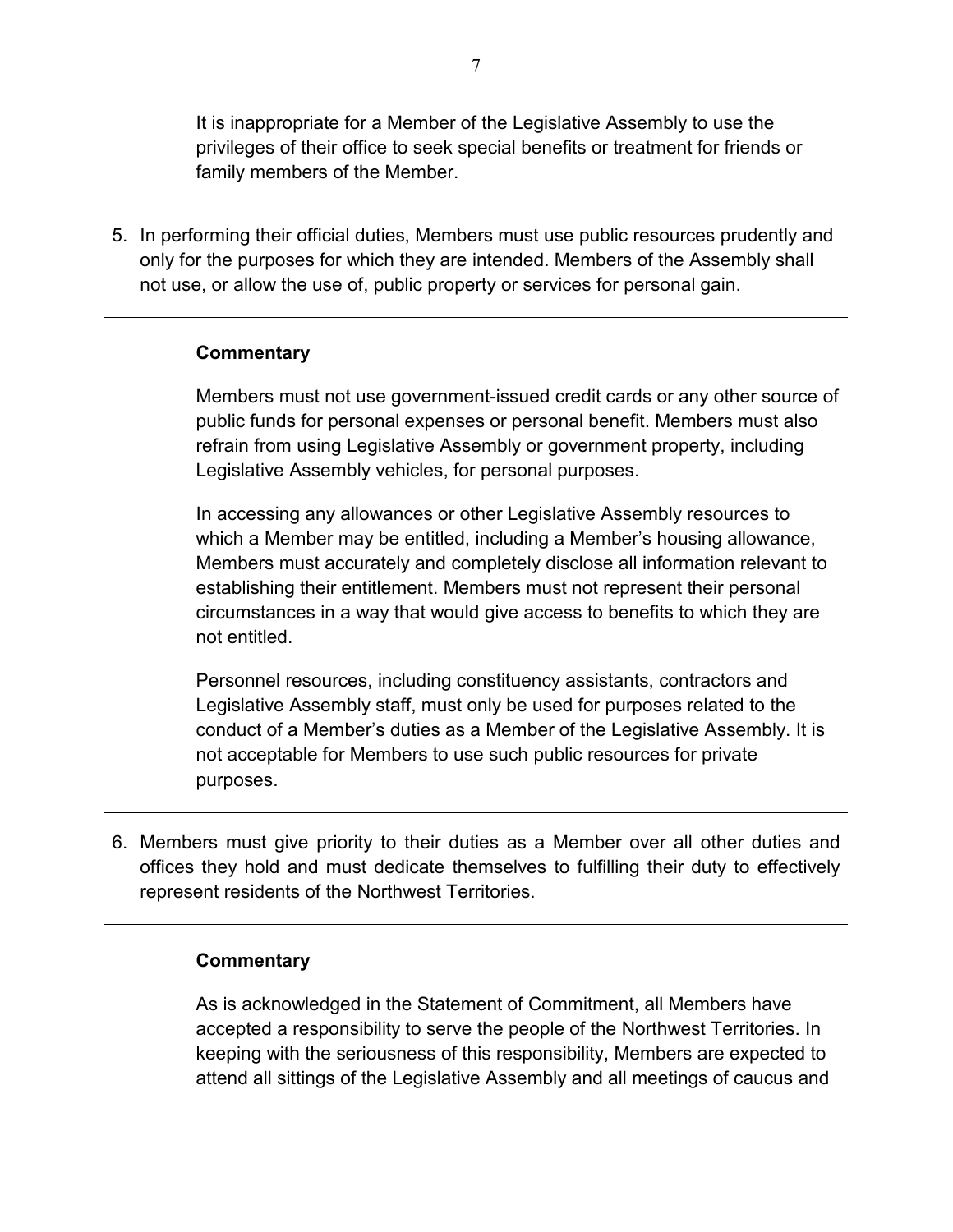standing committees of which they are a member, unless there are compelling reasons why they cannot attend.

While occasional absences may be unavoidable, chronic absences from sittings of the Legislative Assembly, caucus or committee meetings without a compelling explanation undermine the integrity and capacity of the Legislative Assembly. Failure to attend committee meetings may result in quorum not being achieved, impairing the committee's ability to conduct its important legislative work. For this reason, Members are expected to attend the entirety of each meeting where their presence is required, and to notify the Chair in advance if they will not be able to attend.

The Board of Management has recognized the following explanations for a Member's failure to attend a meeting of a committee, found at page 32 of the Members' Handbook:

- The absence is in the course of the Member's duties as a Member or Minister or as the Premier or Speaker;
- The absence is a result of the Member's illness or injury or due to bereavement;
- The absence is due to factors outside a Member's control (i.e. weather, road closure or state of emergency);
- The absence is due to personal reasons.

The Legislative Assembly also recognizes that a Member's caregiving obligations, such as caring for an ill or injured dependent, and reasonable absences related to a Member's maternity or parental leave are valid explanations for a Member's absence from the Legislative Assembly.

While the Legislative Assembly will not generally inquire into the substance of a Member's personal reasons for absence, if a Member is absent for six meeting days in a calendar year without a valid explanation, the Committee in question is expected to seek the Member's removal from the Committee in the Legislative Assembly in order to ensure the proper functioning of the Committee and its ability to carry out its work.

7. Members must take appropriate steps to protect the confidentiality of any personal information, personal health information, or other confidential information that comes into their possession.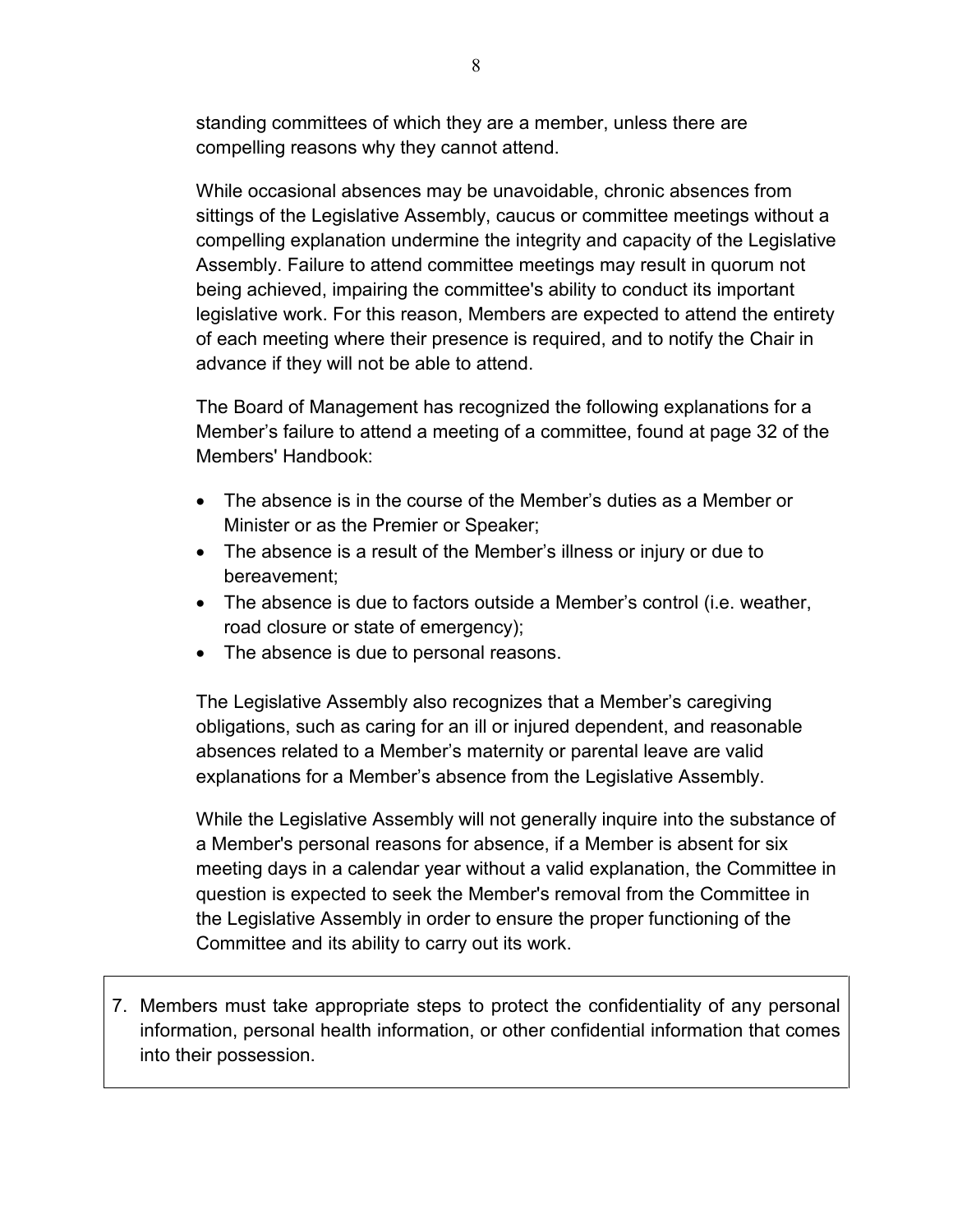### **Commentary**

In the course of their legislative duties, Members may frequently be provided with confidential information. Such information may be received from constituents or as part of their work in the legislative process at the Legislative Assembly.

### *Constituent Information*

Although the *Access to Information and Protection of Privacy Act* and *Health Information Act* do not apply to the Legislative Assembly or the offices of its Members, the Legislative Assembly recognizes the importance of protecting confidential information that may be received by a Member in the course of their legislative or constituent work.

Constituents and other members of the public may provide personal information to a Member as part of a request for assistance or other communication that may not be intended to be shared with a broader audience. Members must take care to obtain consent to collect, use, or disclose personal information or personal health information, and in all dealings with members of the public, must determine whether an individual agrees to share their information in confidence or in a public way.

#### *Confidential Committee or Government Information*

In consensus government, Members are frequently privy to expressly confidential and sensitive information through their work in caucus, standing committees, or in cabinet. Respect for the confidentiality of this information is critical to the Legislative Assembly's ability to conduct its business, and respect for such confidentiality is part of a Member's obligations under the Code of Conduct.

8. This Code is not designed to be exhaustive, and there will be occasions on which Members will find it necessary to adopt more stringent standards of conduct in order to protect the public interest and to enhance public confidence and trust.

#### **Commentary**

As elected representatives of the people of the Northwest Territories, Members hold a position of trust and authority. Public confidence in an individual Member and in the Legislative Assembly as an institution requires